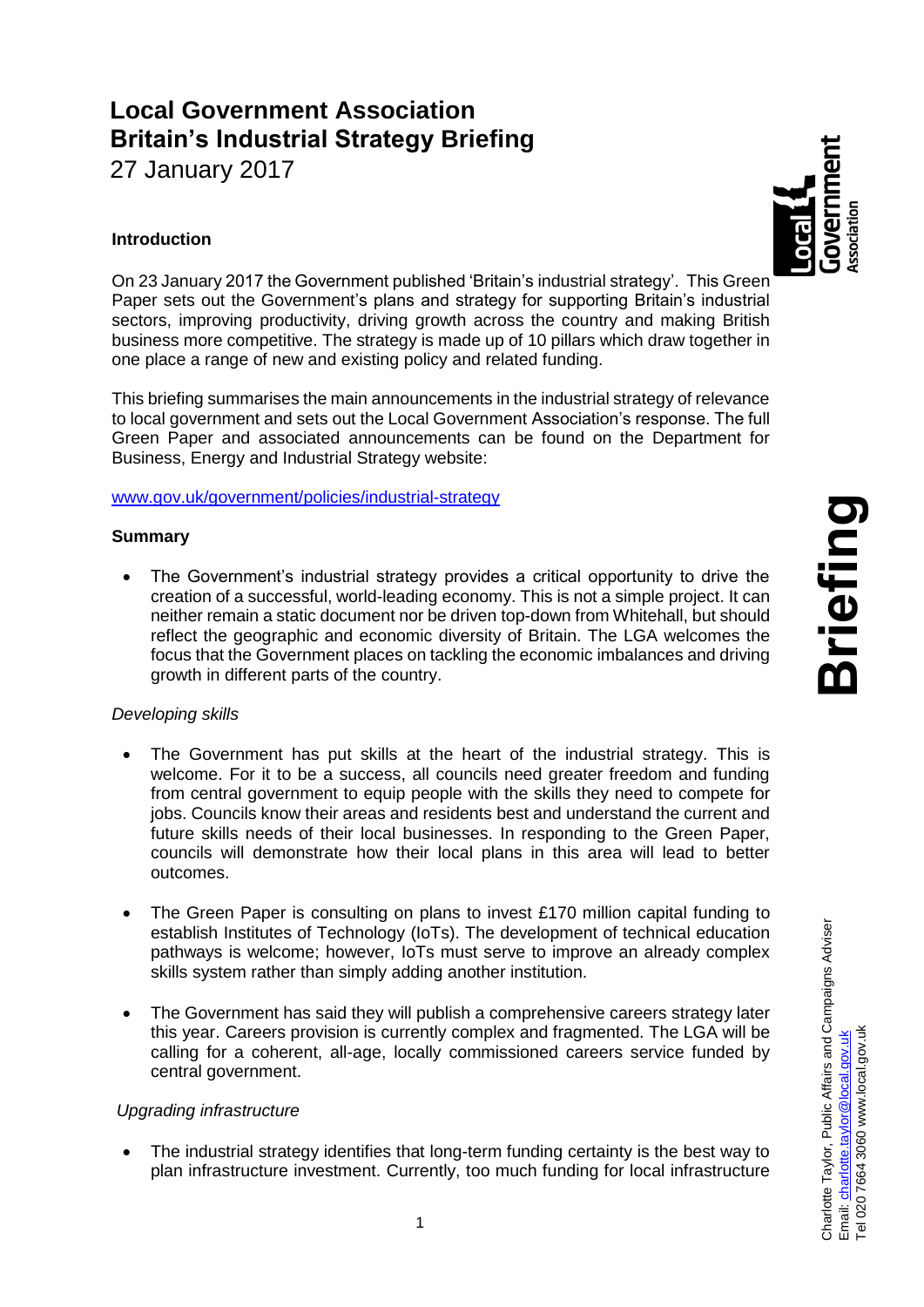remains reliant on short-term and competitive bidding processes in order to fund upgrades.

- We welcome the recognition of the importance of investment in flood defences and the need for infrastructure investment to be better aligned with local growth priorities. The LGA has called for funding to be devolved into a single, place-based pot to tackle local flood-risk priorities.
- Poor maintenance of existing infrastructure can impede business productivity as much as new capacity can boost it. The debate on the Green Paper will highlight the importance of local infrastructure and provide the opportunity to prioritise the maintenance of local roads which face a £12 billion backlog of repairs.
- Access to fast and reliable digital connectivity is a necessity for households and businesses across the UK. While new investment for digital infrastructure is good news, the Government must not lose sight of the needs of rural communities already struggling to receive a basic broadband service. The Government must also strengthen its Universal Service Obligation with a minimum download speed which rises in tandem with national averages, and obligations on suppliers to provide a minimum level of upload speed.
- Housing is an integral part of the growth and productivity dynamic and the industrial strategy will need to reflect this in its final form.

#### *Encouraging trade and inward investment*

- Encouraging trade and inward investment policy is a key pillar of the strategy. Securing post-Brexit trade deals with both European and international countries will clearly be a significant task for the Government. Councils have a long track record of building successful European and international trade relationships. The experience, expertise and networks of local government must be used when it comes to the complex task of agreeing trade deals to ensure we secure the best deals for communities and local economies across the country.
- The industrial strategy recognises how important cultural and sporting institutions are to attracting businesses to invest in areas, and in establishing a high quality of life for employees. Local government remains this country's biggest public funder of culture and invested £2.6 billion in 2014/15. It is important that local government is a key part of the proposed discussions about how national cultural institutions and cultural collections can best be deployed, so that this complements and enhances existing local investment and assets. Councils are being highly creative and innovative in the way they use cultural activity to improve residents' lives.

#### *Driving growth across the whole country*

 We share the Government's desire to confront the fact that our economy is one of the most centralised in the world. Institutional and funding fragmentation at a national level holds back the efforts of local leaders to do more to drive growth and help improve productivity. Councils across the country have been at the forefront of bringing together local and national institutions, recognising the importance of sub-regional economic geographies and the need to work with business leaders and other parts of the public sector.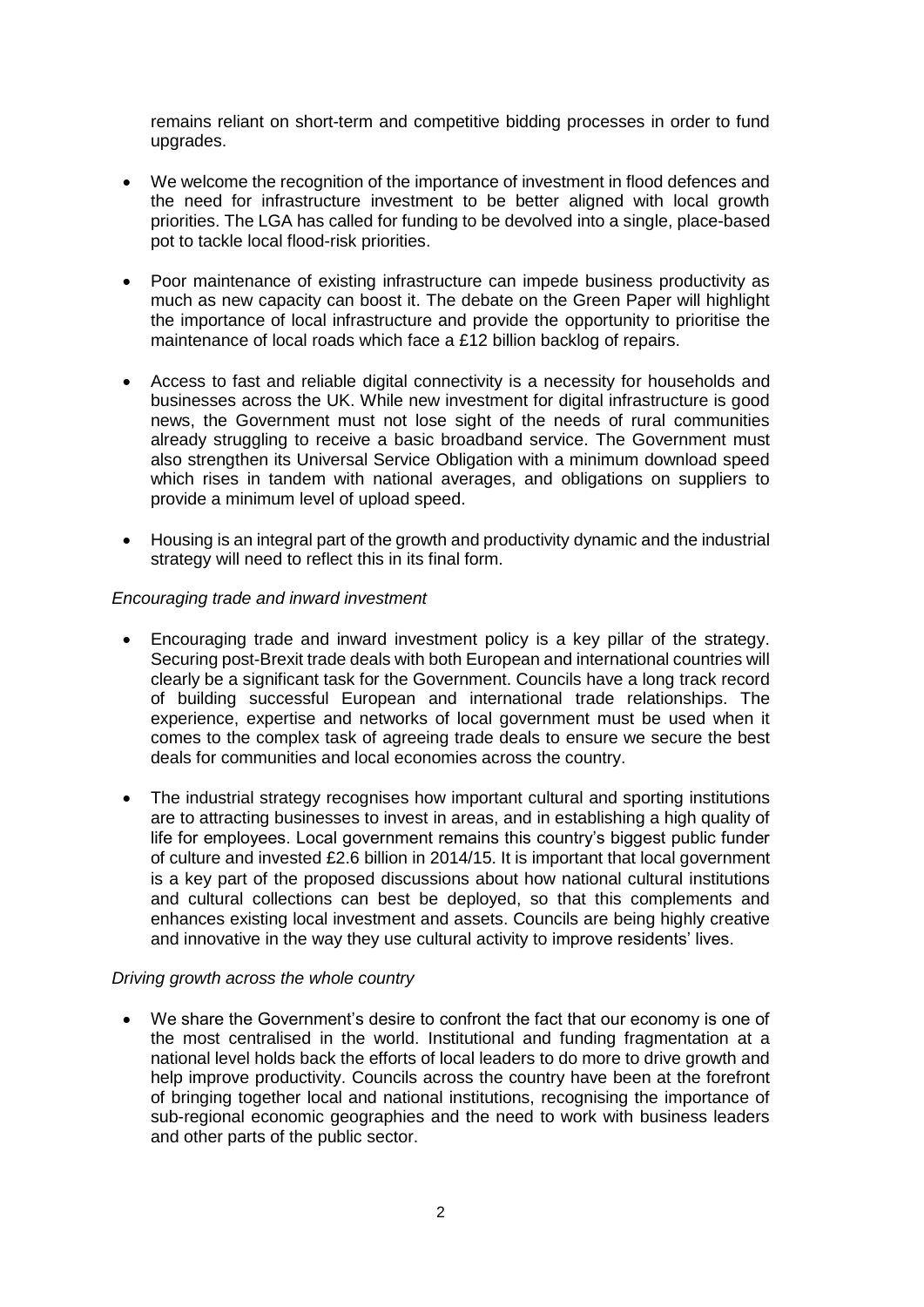Responses to the industrial strategy provide the opportunity for councils to demonstrate the benefits of bringing together taxpayer resources which could be better targeted by local partners who understand the needs of the businesses and places they serve.

## *Creating the right institutions to bring together sectors and places*

- The Government has said it will work with local government to review how to bring more business expertise into local government. Local areas already provide economic and business leadership, whether this is through Local Enterprise Partnership chairs, council leadership, or portfolio holders. We hope that responses to the Green Paper will demonstrate the advantage of strengthening existing local arrangements rather than inventing new roles, such as a modern Alderman, which risk causing confusion and diverting resources away from local growth.
- We welcome that the Green Paper recognises the need to consider successor arrangements for European Union funding. There is an urgency to this work and we offer the support of the sector to fast-track central government work in this area.

# **Background**

# *1. Developing skills*

The Green Paper sets out the Government's intention on:

- Action to improve basic skills.
- The creation of a new system of technical education.
- Identifying and addressing sector-specific skills gaps.
- Higher quality careers information and advice.
- Testing new approaches to lifelong learning.

## **Key new commitments:**

- Create a proper system of technical education, to benefit the half of young people who do not go to university and provide new, better options for those already in the workforce.
- Commit £170 million of capital funding to the creation of new Institutes of Technology to deliver higher technical education in STEM subjects and meet the skills needs of employers in local areas.
- Work towards a joined-up, authoritative view of the sector-specific skills gaps that the UK faces now and in the future.
- Publish a comprehensive careers strategy later this year.
- Take further actions to address differences in skill levels between different areas to help drive economic growth and opportunity throughout the country.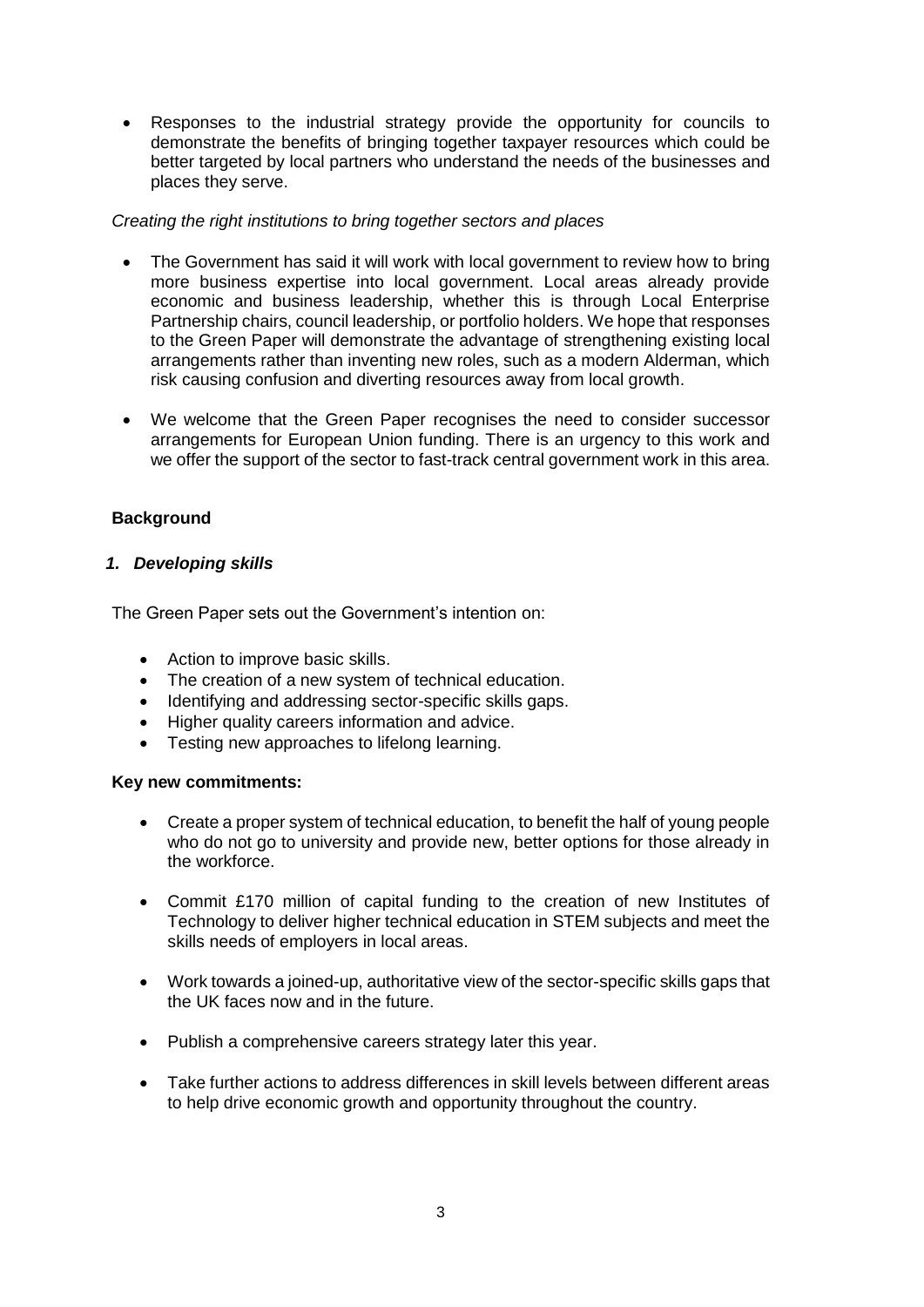## **LGA view:**

The Government has put skills at the heart of the [industrial strategy.](https://www.gov.uk/government/consultations/building-our-industrial-strategy) For this to be a success, all councils need greater freedom and funding from central government to equip people with the skills they need to compete for current and pipeline jobs. Analysis commissioned by the LGA shows that a failure to invest in skills will impede local growth and England's productivity by up to 25 per cent, with £174 billion in lost tax revenue.<sup>1</sup>

#### *Local skills gaps*

Councils working with local businesses and partners know their areas and residents best and understand the current and future skills needs of their local economies. Councils in cities and non-metropolitan areas want to stimulate their economies, so all residents contribute and benefit from growth. Working across functional economic areas with businesses and local partners, they are building on their unique ability to integrate services for vulnerable people and respond to local employer need.

Yet their ability to address unemployment and skills demands is constrained by the fact that current mainstream and re-engagement employment and skills funding, worth £10.5 billion (2016/2017), commissioned nationally by Whitehall or their agencies, is scattered across twenty different national schemes.<sup>2</sup> Often, because of the national approach to commissioning, this fails to meet the needs of the local economy and their residents, prevents effective service integration, and results in a mismatch between skills supply and demand. Devolving this national employment and skills funding to local government would allow councils in cities and non-metropolitan areas to build on their track record of targeting support, helping more people into work, and plugging growing skills gaps.

#### *Basic skills*

The LGA will work with the Government on transition year plans to help 16 year olds achieve basic skills, especially given councils' role for Raising the Participation Age and in identifying those at risk of not being in education, employment or training. Improving basic skills for adults is also critical. Combined Authorities will be responsible for their share of the £1.5 billion Adult Education Budget (AEB).<sup>3</sup> It is essential that they have full flexibility to target this resource who stand most to benefit. Those areas without devolved AEB will work closely with LEPs and the Skills Funding Agency and AEB must be commissioned and delivered with the needs of local residents in mind.

## *Technical education*

*The* development of technical education pathways is welcome; IoTs must, however, serve to improve an already complex skills system which is hard to navigate, and has done little to gear skills supply with employer demand. The LGA will work with the Government to understand where these will be established and on what basis, and how they will address the skills gaps of local areas. Councils working collaboratively with local

<sup>-</sup><sup>1</sup> Realising Talent, LGA, 201[4 http://www.local.gov.uk/documents/10180/11431/Realising+talent+-](http://www.local.gov.uk/documents/10180/11431/Realising+talent+-+employment+and+skills+for+the+future/be9a4027-7cc6-47bc-a3d7-7b89eaf3ae69) [+employment+and+skills+for+the+future/be9a4027-7cc6-47bc-a3d7-7b89eaf3ae69](http://www.local.gov.uk/documents/10180/11431/Realising+talent+-+employment+and+skills+for+the+future/be9a4027-7cc6-47bc-a3d7-7b89eaf3ae69)

<sup>2</sup> Fragmented Funding, LGA, 2016

[http://www.local.gov.uk/documents/10180/11309/Final+report+for+LGA.pdf/3a2a44c9-7551-4de1-bafc-](http://www.local.gov.uk/documents/10180/11309/Final+report+for+LGA.pdf/3a2a44c9-7551-4de1-bafc-624a33127ffc)[624a33127ffc](http://www.local.gov.uk/documents/10180/11309/Final+report+for+LGA.pdf/3a2a44c9-7551-4de1-bafc-624a33127ffc)

<sup>3</sup> Skills Funding Agency, July 2016

[https://www.gov.uk/government/uploads/system/uploads/attachment\\_data/file/545722/Adult\\_education\\_bu](https://www.gov.uk/government/uploads/system/uploads/attachment_data/file/545722/Adult_education_budget_funding_and_performance_management_rules_2016_to_2017_V3.pdf) [dget\\_funding\\_and\\_performance\\_management\\_rules\\_2016\\_to\\_2017\\_V3.pdf](https://www.gov.uk/government/uploads/system/uploads/attachment_data/file/545722/Adult_education_budget_funding_and_performance_management_rules_2016_to_2017_V3.pdf)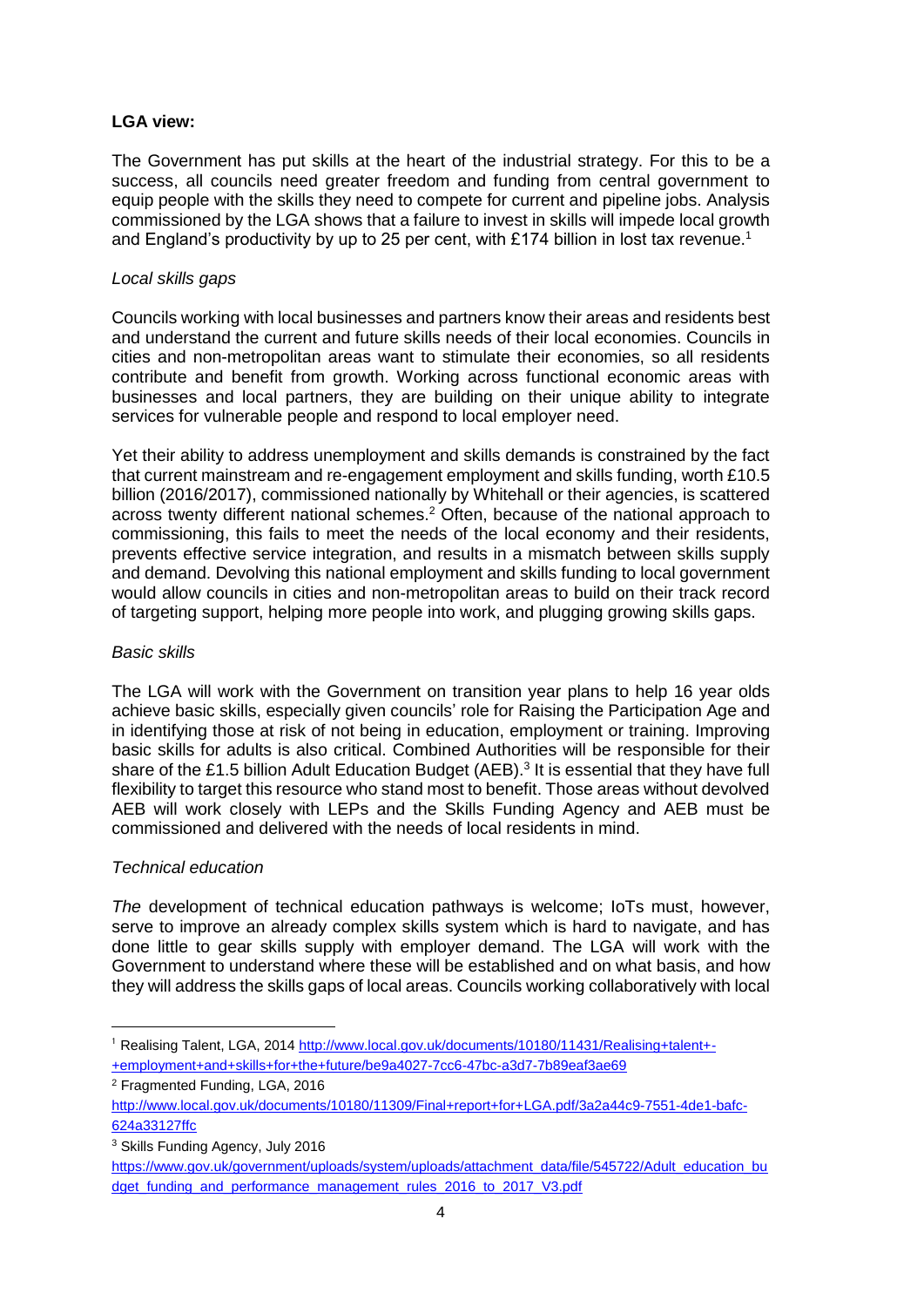businesses and training providers want powers to lead this agenda to join up the whole system, so it is critical that the commissioning is locally, rather than nationally driven. The locally led Area Based Reviews which have already undertaken skills analysis should feed directly into the design, commissioning and delivery of IoTs.

## *Careers advice*

With increasing education and training options, including through the establishment of IoTs and apprenticeship reforms, the publication of the comprehensive careers strategy should be as soon as possible. Careers provision is complex and fragmented. In any one area, there are numerous providers  $-$  schools, colleges and several national agencies, including the National Careers Service, Careers and Enterprise Agency, Jobcentre Plus and Skills Funding Agency – delivering initiatives for different age ranges and groups. Coherence needs to be brought to a system which is meant to guide residents so they understand the learning pathways to current and future jobs. The LGA is calling for an all-age, locally commissioned careers service funded by central government. This would join up different parts of the careers guidance system and be based on local labour market intelligence so it is relevant to the skills needs of local employers and help support inclusive economic growth across the country.

Good quality careers advice must be available at key stages in a person's learning and working life, recognising that people will need to reskill and upskill throughout their working lives to ensure their skills are still relevant to a fast-paced employment market. We firmly support the reference to lifelong learning and we will explore this with the Department for Education.

## *2. Upgrading infrastructure*

The industrial strategy sets out the Government's intention to:

- Provide higher rates of public investment.
- Support private sector infrastructure investment.
- Make infrastructure costs more competitive.
- Align the planning of infrastructure more effectively with local growth priorities.

## **Key new commitments:**

- Using infrastructure to support rebalancing, taking into account the balance of spending per head between different regions.
- Support other major infrastructure investments, including £1.1 billion of funding for local roads and transport.

## **LGA view:**

#### *Local infrastructure*

The industrial strategy identifies that long-term funding certainty is the best way to plan infrastructure investment. It highlights the certainty that has been given to the strategic road network and network rail. We support this approach. Too much funding for local infrastructure remains reliant on short-term and competitive bidding processes in order to fund upgrades. For example, local roads account for 97 per cent of roads in England but they do not have funding certainty.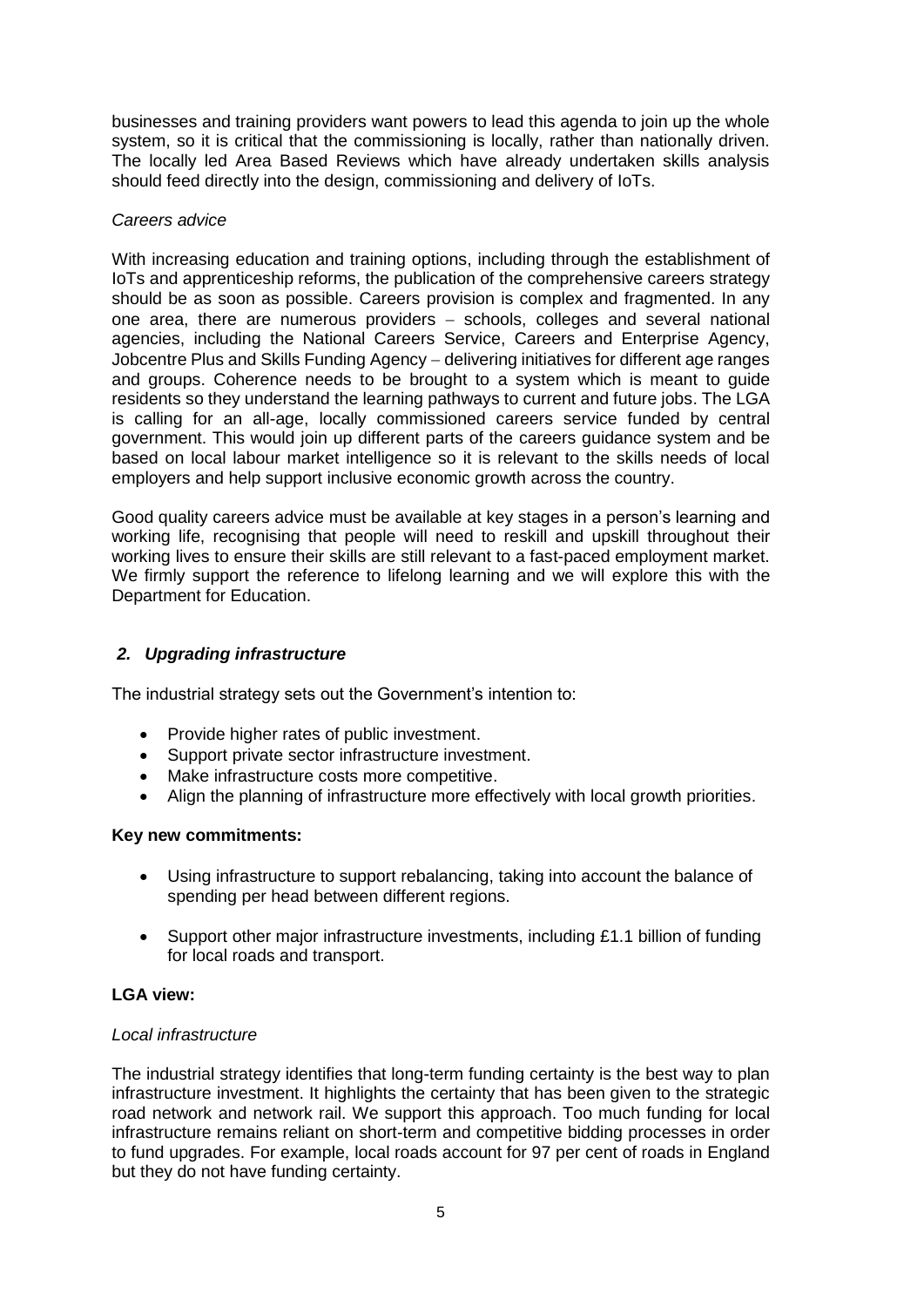Significant financial investment into the strategic roads network will prove counterproductive if the local roads that connect the strategic network are not working efficiently. Currently £1.1 million per mile will be spent over this Parliament maintaining national roads compared to £27,000 on local roads despite the fact that all car journeys start and end on local roads.<sup>4</sup> It is estimated that there is currently a £12 billion maintenance backlog on the local road network.<sup>5</sup> Ensuring that the current network is well-maintained and kept in a good condition should be just as much a priority as building new roads.

The LGA has called for the discretion to introduce a work place parking levy, full implementation of the powers in Part 6 of the Traffic Management Act, and lane rental powers for street works. These relatively simple steps could achieve reductions in congestion without the need for large infrastructure investments.

It is important to invest in infrastructure that can reduce air pollution. By investing in public transport infrastructure air pollution can be reduced. The LGA is engaging with the Government's work on clean air zones but we are currently concerned about the levels of resources that have been made available to local authorities in order to implement them.

The strategy highlights the success of strong local infrastructure institutions in London and the need to see this approach replicated across England. Local authorities are wellplaced to understand their local areas and have long standing transport and spatial plans that reflect local circumstances. The Government should avoid a lengthy process of creating institutions when current institutional arrangements are well-placed to deliver, with the right long-term funding commitments and powers.

#### *Digital*

The industrial strategy sets out the Government's investment of £400 million in a new Digital Infrastructure Investment Fund to boost commercial finance for emerging fibre broadband providers, with £740 million earmarked for:

- Local full fibre broadband rollout developing the infrastructure to deploy full fibre networks into businesses and the public sector.
- 5G mobile technology and optical fibre coordinated programme of integrated 5G and fibre projects to accelerate and de-risk deployment of future digital technologies

Access to fast and reliable digital connectivity is a necessity for households and businesses across the UK. While new investment for digital infrastructure is good news, the Government must not lose sight of the needs of rural communities already struggling to receive a basic broadband service. To benefit non-metropolitan communities, businesses, and increase on local growth, this fund will need to encourage and help scale up smaller suppliers with the ambition to work outside better connected areas. The Government must also strengthen its Universal Service Obligation with a minimum

 $\overline{a}$ <sup>4</sup> Highway England Delivery Plan 2015-2020, Funding Table

<https://www.gov.uk/government/publications/highways-england-delivery-plan-2015-2020> Autumn Statement 2015 https://www.gov.uk/government/uploads/system/uploads/attachment\_data/file/479749/52229\_Blue\_Book

[PU1865\\_Web\\_Accessible.pdf](https://www.gov.uk/government/uploads/system/uploads/attachment_data/file/479749/52229_Blue_Book_PU1865_Web_Accessible.pdf%20%0d6) 

<sup>5</sup> ALARM survey 2016 [http://www.asphaltuk.org/wp-content/uploads/ALARM\\_survey\\_2016.pdf](http://www.asphaltuk.org/wp-content/uploads/ALARM_survey_2016.pdf)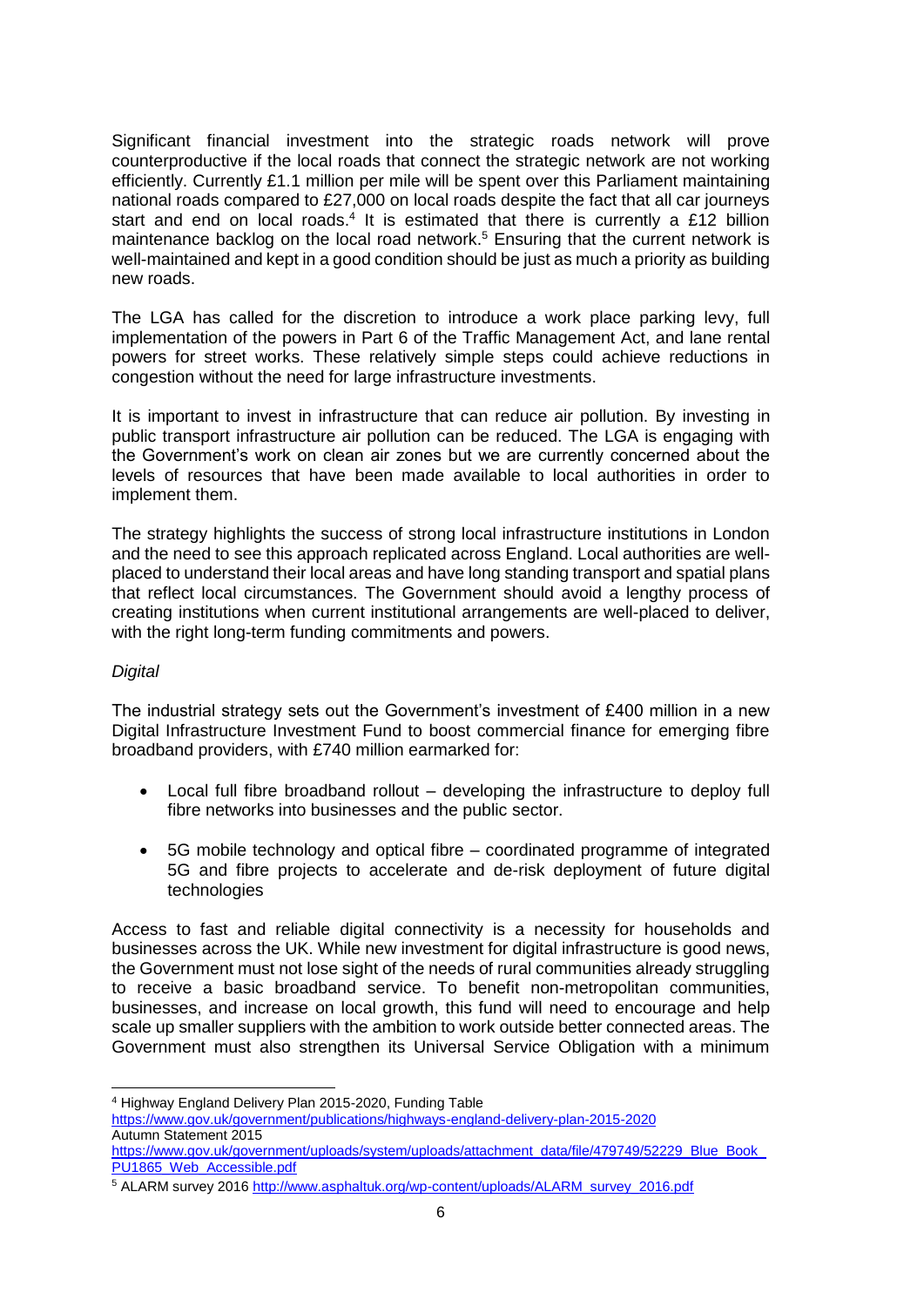download speed which rises with national averages, and obligations on suppliers to provide a minimum level of upload speed.

While the announcement of significant new investment in 5G technology has the potential to make Britain a global leader in mobile digital connectivity, many outside our larger cities currently struggle to access 4G or even 3G technology. Local government is committed to exploring with the mobile industry, regulators and central government how best to ensure residents across the country can benefit from public investment in new technology, wherever they live.

The Government must trial 5G technology in non-metropolitan as well as urban locations to better understand its rural replicability including its potential to improve broadband and mobile coverage and benefit crucial services, like remote healthcare. Local government has already committed over £700 million through the Superfast Broadband Programme to help suppliers connect hard to reach residents.<sup>6</sup>

#### *Flood defences*

The strategy proposes that standards of performance on flood defence infrastructure must be upgraded, including better alignment of central government infrastructure investment with local growth priorities. We welcome the recognition of the importance of investment in flood defences and the need for infrastructure investment to be better aligned with local growth priorities. It is vital that investment in capital and maintenance is joined-up as part of a long-term approach to improving local flood defence and resilience infrastructure. Devolving capital and revenue funding for flood risk management projects into a single, place-based pot would allow local areas to support a more diverse set of outcomes and local priorities, including those to support growth.

## *3. Encouraging trade and inward investment*

The industrial strategy lists how the Government will:

- Build future trading relationships.
- Build global prosperity.
- Improve market access for exporters.
- Create a new, more active approach to winning overseas contracts.
- Join up trade and inward investment promotion with local areas.
- Develop a new, more strategic approach to inward investment.

## **Key new commitments:**

-

- Creating a new more active "Team UK" approach to winning overseas contracts, with the Government helping convene consortia of companies to back a single UK bid for major overseas projects.
- Developing a new, more strategic approach to inward investment. The Department for International Trade will review what can be learnt from successful inward investment promotion agencies across the globe and it will report in 2017.

 $6$  Broadband: written question  $-$  36984, House of Commons

[http://www.parliament.uk/business/publications/written-questions-answers-statements/written](http://www.parliament.uk/business/publications/written-questions-answers-statements/written-question/Commons/2016-05-10/36984/)[question/Commons/2016-05-10/36984/](http://www.parliament.uk/business/publications/written-questions-answers-statements/written-question/Commons/2016-05-10/36984/)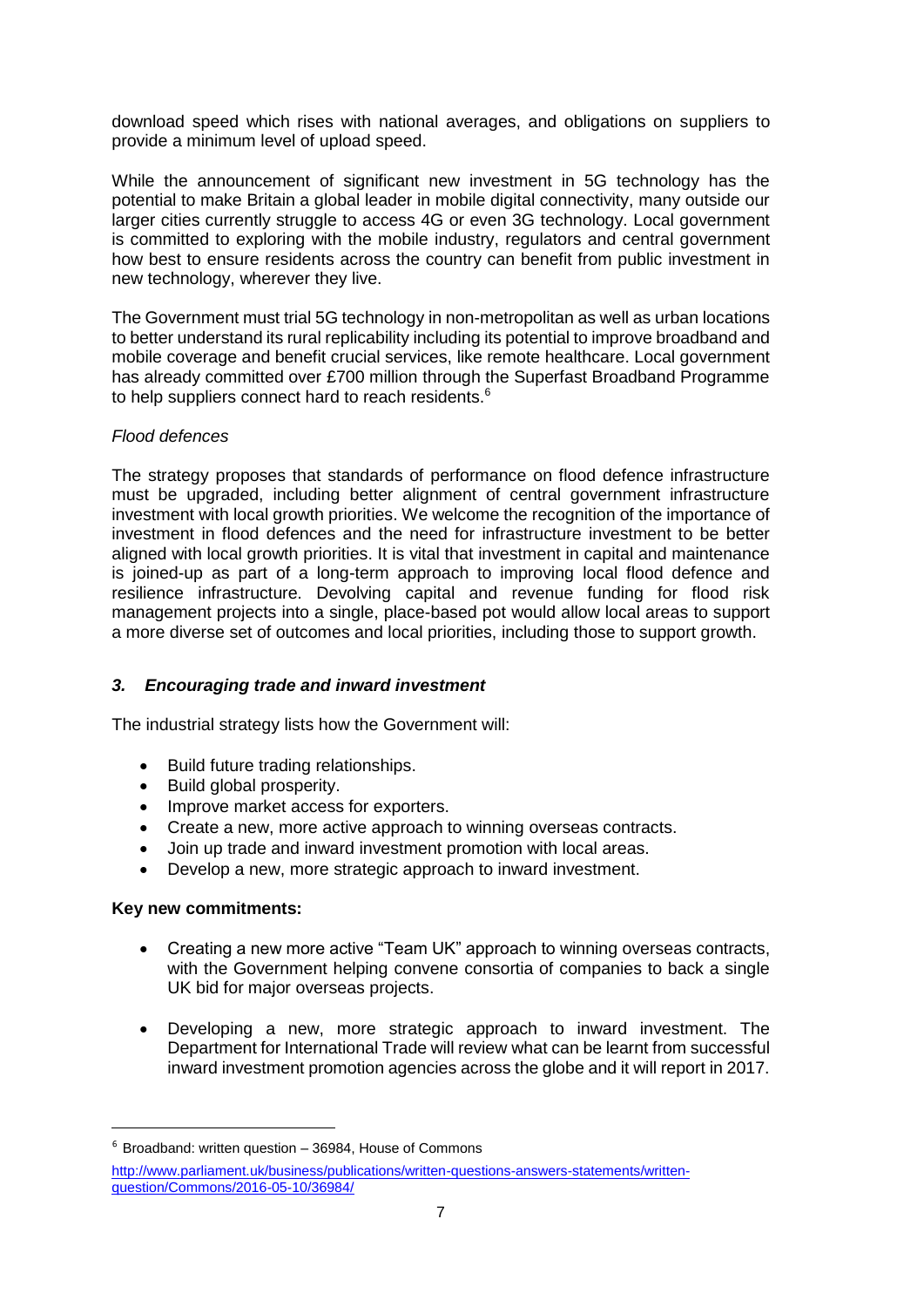Exploring how we can maximise the opportunities that a UK presence at existing international trade fairs offers for businesses; and explore where there are sectors which could benefit from support to create trade fairs.

## **LGA view:**

Securing post-Brexit trade deals with both European and non-European countries once the UK leaves the EU will clearly be a significant task for the Government. Domestically, strengthened sub-national economic identities underpinned by new and devolved approaches to integrated public service delivery provide an opportunity to embed a stronger place-based approach to trade and investment policy. Councils have a long track record of building successful European and international relationships. In recent years, these have secured trade and investment, boosted jobs and infrastructure and helped attract visitors up and down the country.

There is a strong local advantage, which the UK can harness to promote greater bilateral trade and investment flows. We welcome commitments in the Green Paper to improve the relationship between Department for International Trade and local areas to better respond to local priorities and opportunities, alongside a willingness to look again at how inward investment success is measured. The experience and networks of local government must be used when it comes to the complex task of agreeing trade deals. This will ensure we secure the best deals for communities and local economies across the country.

## *Contribution of sport and culture*

The industrial strategy recognises how important cultural and sporting institutions are to attracting businesses to invest in areas, and in establishing a high quality of life for employees. This builds on the narrative of the Culture White Paper, which called for "more local leaders to grasp the potential of culture to achieve their vision for their community, and to put culture at the forefront of their strategies."<sup>7</sup> Local government remains this country's biggest public funder of culture and invested £2.6 billion in  $2014/15$ , $8$  despite funding pressures caused by the impact of rising demand for services like adult social care. Therefore, it is important that local government is involved in the proposed discussions about how national cultural institutions and cultural collections can best be deployed, so that this complements and enhances existing local investment and assets such as museums and libraries. Councils are already rising to this challenge by finding innovative ways that use cultural activity to deliver key outcomes. The LGA is keen to contribute research to the wider debate on how councils have already used arts and cultural activities to, among other things, create a sense of place, boosting economic activity and civic engagement.

## *4. Driving growth across the whole country*

The Green Paper sets out the Government's intention to:

- Back local connectivity with strategic infrastructure investment.
- Raise skill levels nationwide, but particularly in areas where they are lower.

 $\overline{a}$ <sup>7</sup> Culture White Paper 2016

<https://www.gov.uk/government/publications/culture-white-paper>

 $8$  Local authority revenue expenditure and financing in England: 2014 to 2015 final outturn [https://www.gov.uk/government/statistics/local-authority-revenue-expenditure-and-financing-in-england-](https://www.gov.uk/government/statistics/local-authority-revenue-expenditure-and-financing-in-england-2014-to-2015-final-outturn)[2014-to-2015-final-outturn](https://www.gov.uk/government/statistics/local-authority-revenue-expenditure-and-financing-in-england-2014-to-2015-final-outturn)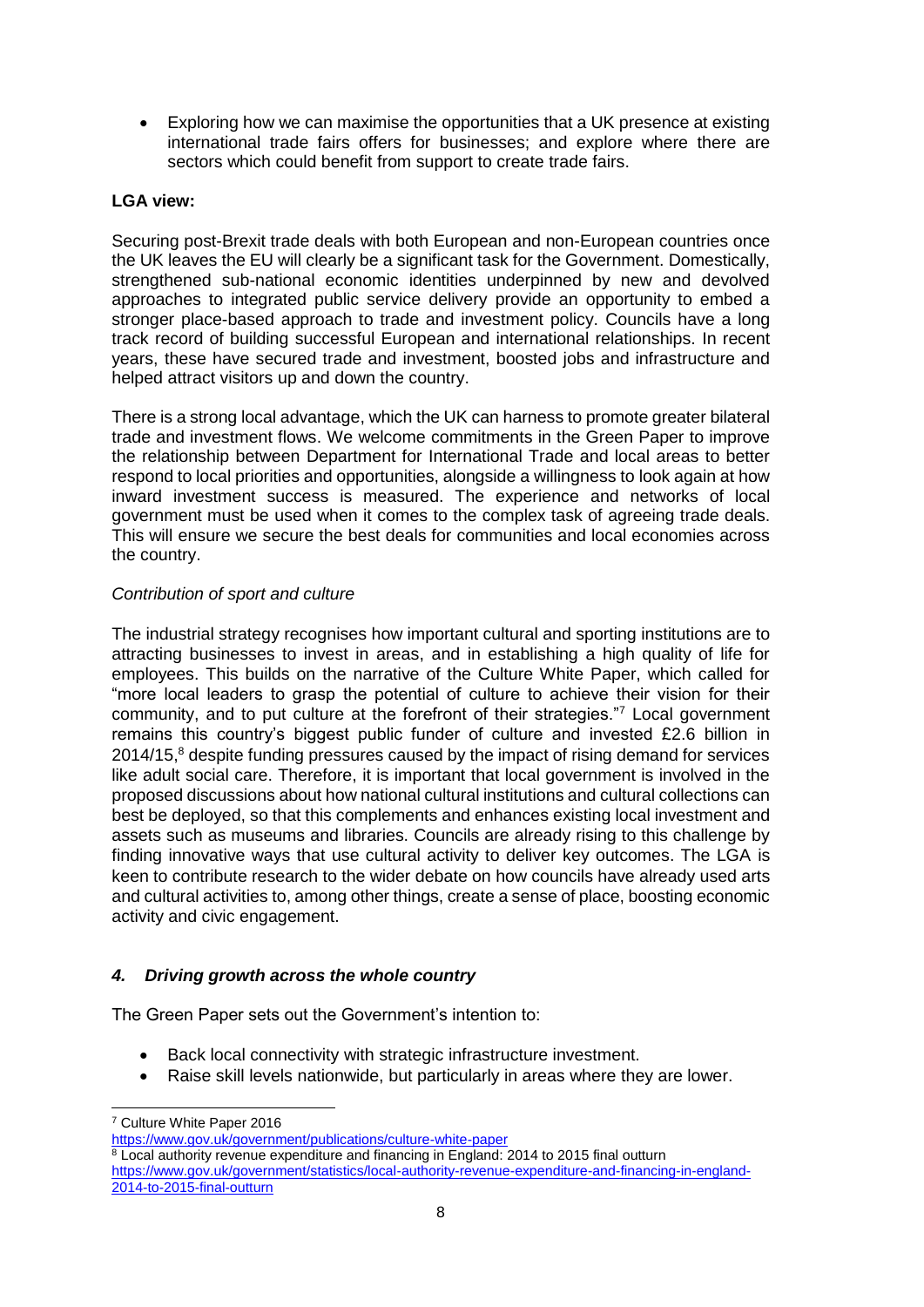- Invest in local science and innovation strengths.
- Get the institutional framework right to support local industries.

## **Key new commitments:**

- Use additional infrastructure funding to unlock growth in areas where connectivity is holding it back by creating new funding which allow better co-ordination of local economic plans with infrastructure investment.
- Work with local areas to test approaches to closing the skills gap; from early years education and the retention and attraction of graduates, to measures to drive the take up of apprenticeships.
- Propose creating competitive new funding streams to back the clusters of innovative businesses across the country.
- Work with local areas to identify and help develop industrial and economic clusters of businesses, and local specialisms, putting in place the right institutions with the right powers to help support local areas of economic strength.
- Propose establishing Ministerial Forums on Industrial Strategy with each of the Devolved Administrations.
- Consider the future of the European Structural and Investment Funds alongside the wider future funding environment following the UK's exit from the European Union.

## **LGA view:**

Additional investment in infrastructure such as transport and digital connectivity is a step in the right direction. In light of the challenges ahead the Government should open the door to more ambitious forms of fiscal devolution, allowing local leaders to work with communities and businesses and make targeted infrastructure investments in support of future and existing growth.

The Government is right to note the economic potential of rural and non-metropolitan areas, but too often infrastructure investment follows the path of least resistance. In order to address this challenge the Government should work with councils to develop a tailored approach to supporting growth that meets the specific needs of more rural areas.

It is clear that the UK's exit from the EU is going to have a significant impact on English local government, creating challenges that will need to be addressed, but also opportunities to do things differently. The Government's approach to delivering its industrial strategy should also recognise that many in England feel disconnected from both the benefits of growth and programmes designed to support increased productivity. In line with the offer to each of the Devolved Administrations, English local government must have a role in helping shape the strategy at a national level.

It is encouraging that the Green Paper recognises the need to consider successor arrangements for EU Funding, but more detail and timescales are required. Local areas in England have been allocated £5.3 billion in EU regeneration funding by 2020 to create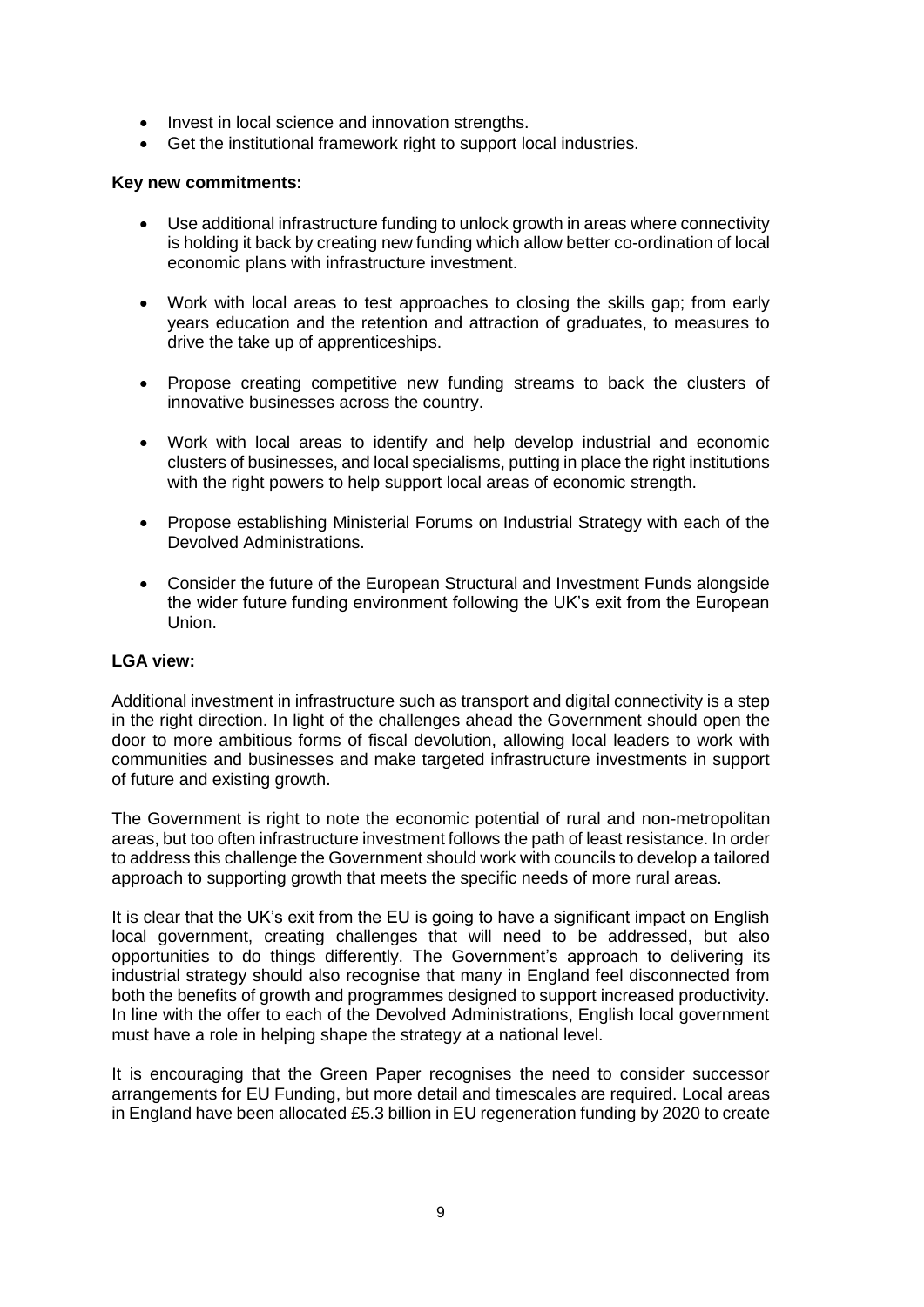jobs, build infrastructure and boost local growth across the country.<sup>9</sup> Central government needs to work with local government to develop a UK regional aid scheme which replaces all of this EU regeneration funding and gives local areas more say over how it is spent after Brexit. The LGA is working on proposals for how this could be done.

## *5. Creating the right institutions to bring together sectors and places*

The industrial strategy lists how the Government will:

- Work with local areas to identify and help develop local specialisms, putting in place the right institutions with the right powers to help support local areas of economic strength.
- Create new institutions or strengthen existing ones: be they educational institutions, trade associations or financial networks.
- Encourage in particular sector deals with a strong focus on local institutions.

## **Key new commitments:**

- The Department for International Trade will review how it identifies priority investments, including with reference to the impact they can make in local areas where productivity needs to catch up.
- Review the location of government agencies and arms-length bodies, and will consider relocating them where they could potentially help reinforce a local cluster and support private sector growth. This will include cultural institutions.
- Support networks of universities where they want to come together to improve commercialisation.
- Work with local government to review how to bring more business expertise into local governance, and improve links between councils and the private sector. An example might be the creation of a modern "Alderman" type of role within local government.
- Explore further devolution deals for our largest cities.
- Following the elections for the first combined authority mayors in May 2017, the Local Government Association will work with new Mayoral Combined Authorities to build up administrative capacity.
- Work with Local Enterprise Partnerships to review their role in delivering local growth and examine how we can spread best practice and strengthen them, including extending the support they can receive from the What Works centre for Local Economic Growth.

 $\frac{1}{2}$ <sup>9</sup> European Regional Development Fund and European Social Fund: UK allocations 2014 to 2020 [https://www.gov.uk/government/uploads/system/uploads/attachment\\_data/file/307492/bis-14-772-uk](https://www.gov.uk/government/uploads/system/uploads/attachment_data/file/307492/bis-14-772-uk-allocations-eu-structural-funds-2014-2020-letter.pdf)[allocations-eu-structural-funds-2014-2020-letter.pdf](https://www.gov.uk/government/uploads/system/uploads/attachment_data/file/307492/bis-14-772-uk-allocations-eu-structural-funds-2014-2020-letter.pdf)